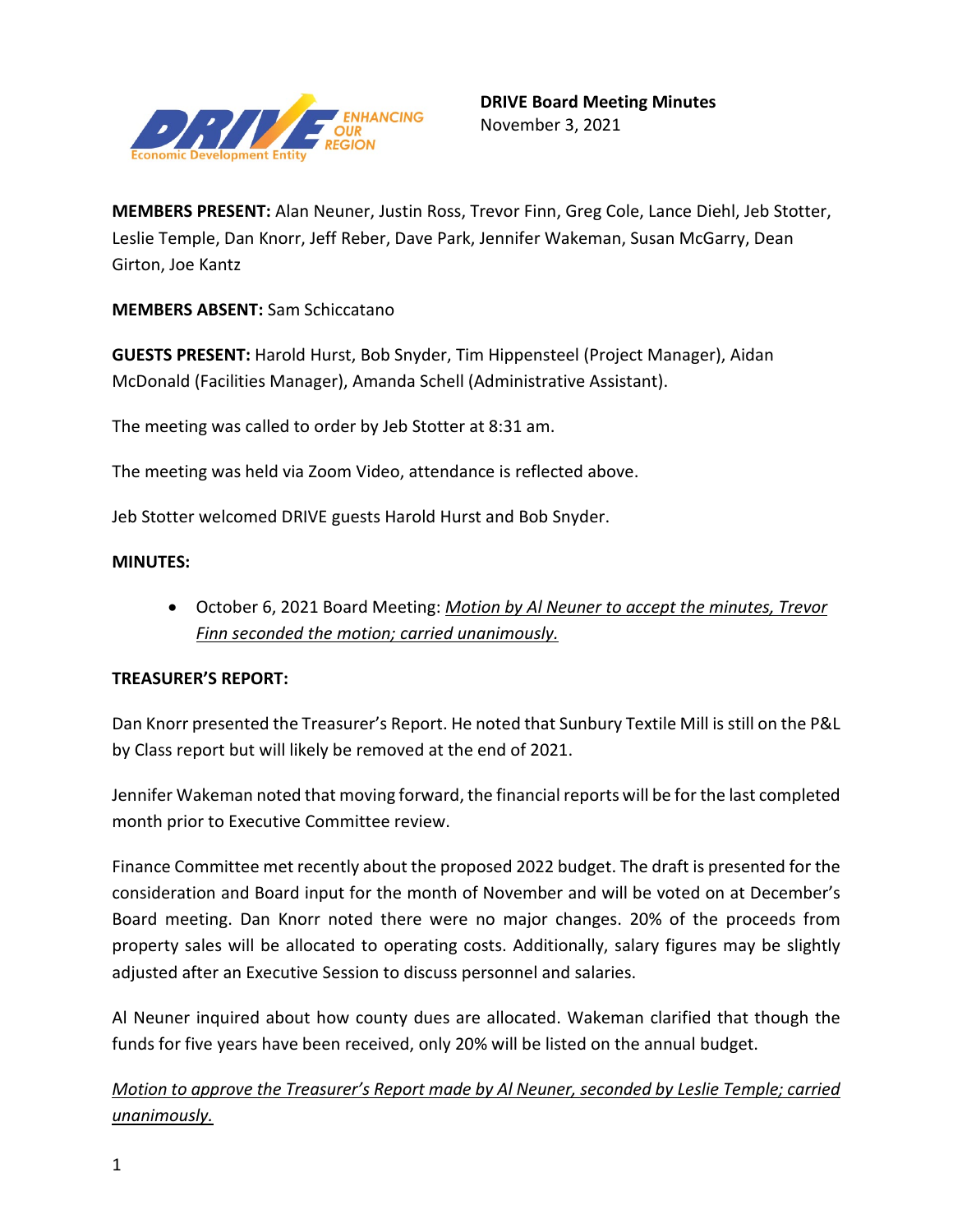## **EXECUTIVE DIRECTOR'S REPORT:**

Jennifer Wakeman reported that October was busy with travel for conferences, continuing into November with Wakeman's attendance at the National Rural Economic Developers Association conference in Louisville, KY next week. Both Wakeman and Tim Hippensteel attended the Pennsylvania Economic Development Association's conference in October, with Wakeman joining a small group led by the Lancaster County Economic Development Company to frame a statewide strategy for economic development based on local needs/goals.

Tim Hippensteel also attended a conference for wireless internet service providers called WISPAPallooza in Nevada. Tim shared some of the topics presented at the conference and also highlighted connections he made with other rural internet providers who faced similar challenges in their endeavors, in addition to meeting with vendors affiliated with both SkyPacket and Connx.

Wakeman also moderated a panel at the Greater Susquehanna Valley Chamber's Women's Symposium held in October and looks forward to exploring connections and conversations started there.

Jennifer shared that she recently met with Governor Wolf at an event for Fresh Roasted Coffee, with multiple speakers mentioning DRIVE's work there. Additionally, Wakeman provided updates on project work, referencing shared ventures with Focus Central PA, whose Executive Director will attend a DRIVE Board meeting in early 2022 to highlight some of the work Focus has recently done.

Jennifer also completed the Talent Pipeline Management Academy with Jeff Emmanuel from the Columbia Montour Chamber Foundation in October and looks forward to collaborating with partners in workforce and education to create a regional talent pipeline for employers.

Last, Wakeman announced the hiring of a new Business Outreach Manager. Emily Gibson will join DRIVE's staff on November 22 and brings with her expertise in website design and social media.

## **STAFF REPORTS:**

# **Property Committee**

Aidan McDonald mentioned recent work done to the DRIVE office's side entrance, which included a new ramp and sidewalk. He reported that all offices in the StartUp Danville suite have been rented and that he'd spent much of October assisting tenant TeleVine Therapy with their expansion into a larger office space here. Additionally, the internally illuminated DRIVE sign has been installed in front of the building, complete with logo panels for DRIVE's tenants.

Aidan thanked Justin Ross and LIVIC Civil for providing landscaping plans for the area around DRIVE's office. Aidan will be moving forward with the \$14,217 project this fall, engaging Native